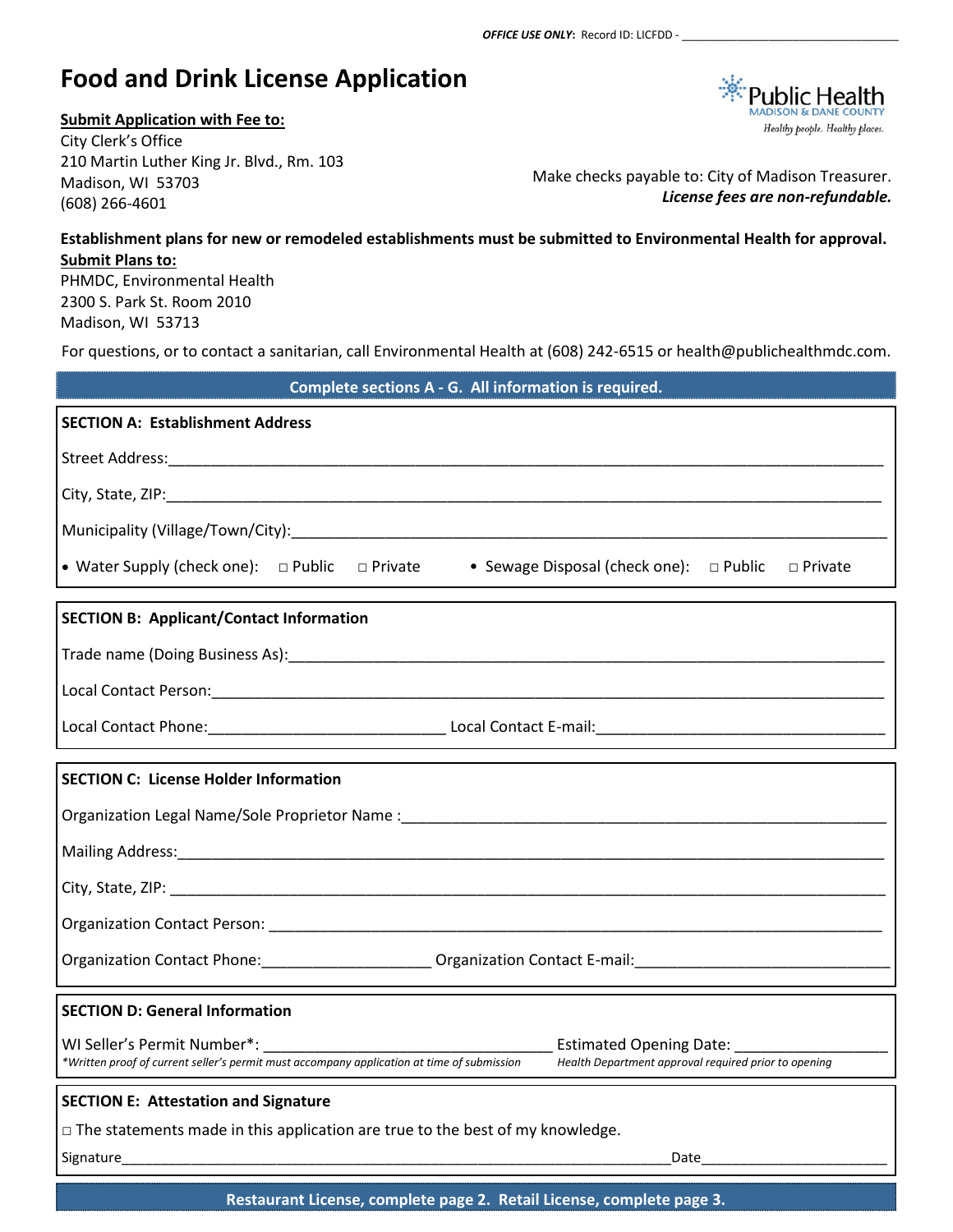# **Food and Drink License: Restaurant**

*51% or more of food and drink sales are meals.*

| SECTION F: Estimate your gross annual food and drink sales. This includes all prepackaged and prepared foods and                                                                                                                                                                                                                                                                                                                                                                                                                                                                                                                                                                                                                                                                                                                                                                                                                                                                                                                                                                                            |                                                               |                                                                                                      |                    |  |  |  |  |
|-------------------------------------------------------------------------------------------------------------------------------------------------------------------------------------------------------------------------------------------------------------------------------------------------------------------------------------------------------------------------------------------------------------------------------------------------------------------------------------------------------------------------------------------------------------------------------------------------------------------------------------------------------------------------------------------------------------------------------------------------------------------------------------------------------------------------------------------------------------------------------------------------------------------------------------------------------------------------------------------------------------------------------------------------------------------------------------------------------------|---------------------------------------------------------------|------------------------------------------------------------------------------------------------------|--------------------|--|--|--|--|
| beverages, but excludes alcohol.                                                                                                                                                                                                                                                                                                                                                                                                                                                                                                                                                                                                                                                                                                                                                                                                                                                                                                                                                                                                                                                                            |                                                               |                                                                                                      |                    |  |  |  |  |
| $\Box$ \$0 - \$10,000<br>(sales < \$200/wk or \$800/mo)                                                                                                                                                                                                                                                                                                                                                                                                                                                                                                                                                                                                                                                                                                                                                                                                                                                                                                                                                                                                                                                     |                                                               | $\Box$ \$500,001-\$1,000,000<br>(sales between \$9,615-\$19,231/wk or \$41,667-\$83,333mo)           |                    |  |  |  |  |
| $\Box$ \$10,001 - \$100,000<br>(sales between \$200-\$1,900/wk or \$800 - \$8,300/mo)                                                                                                                                                                                                                                                                                                                                                                                                                                                                                                                                                                                                                                                                                                                                                                                                                                                                                                                                                                                                                       |                                                               | $\Box$ \$1,000,001 - \$5,000,000<br>(sales between \$19,231 - \$96,200/wk or \$83,333 -\$416,700/mo) |                    |  |  |  |  |
| $\Box$ \$100,001 - \$250,000<br>(sales between \$1,900 - \$4,800/wk or \$8,300 -\$20,800/mo)                                                                                                                                                                                                                                                                                                                                                                                                                                                                                                                                                                                                                                                                                                                                                                                                                                                                                                                                                                                                                | $\Box$ > \$5,000,001<br>(sales > \$96,200/wk or \$416,700/mo) |                                                                                                      |                    |  |  |  |  |
| $\Box$ \$250,001 - \$500,000<br>(sales between \$4,800 - \$9,615/wk or \$20,800 - \$41.667/mo)                                                                                                                                                                                                                                                                                                                                                                                                                                                                                                                                                                                                                                                                                                                                                                                                                                                                                                                                                                                                              |                                                               |                                                                                                      |                    |  |  |  |  |
| SECTION G: Determine food handling complexity. Check all that apply.                                                                                                                                                                                                                                                                                                                                                                                                                                                                                                                                                                                                                                                                                                                                                                                                                                                                                                                                                                                                                                        |                                                               |                                                                                                      |                    |  |  |  |  |
| You are a SIMPLE restaurant if only the following apply:                                                                                                                                                                                                                                                                                                                                                                                                                                                                                                                                                                                                                                                                                                                                                                                                                                                                                                                                                                                                                                                    |                                                               |                                                                                                      |                    |  |  |  |  |
| $\Box$ Food is prepared to order.<br>$\Box$ Food is hot held for a maximum of 4 hours                                                                                                                                                                                                                                                                                                                                                                                                                                                                                                                                                                                                                                                                                                                                                                                                                                                                                                                                                                                                                       |                                                               |                                                                                                      |                    |  |  |  |  |
| □ Food preparation is limited to mixing prepackaged products and/or slicing condiments.                                                                                                                                                                                                                                                                                                                                                                                                                                                                                                                                                                                                                                                                                                                                                                                                                                                                                                                                                                                                                     |                                                               |                                                                                                      |                    |  |  |  |  |
| You are a MODERATE restaurant if at least 1 to 4 of the following apply:<br>$\Box$ Raw meat, poultry or seafood is handled.<br>□ Self-service salad or food bar<br>□ Seating for 50 or more<br>□ Drive-through window<br>Delivery of ready-to-eat food is promoted.<br>$\Box$ Foods are cooled and/or reheated. Foods are hot or cold held for service more than 4 hours.<br>□ Food preparation activities like chopping, dicing, slicing, boiling or blanching in order for that product to be<br>served. (Sub shops that slice deli meat are included.)<br>$\Box$ Food is prepared at restaurant then transported and served at another location.<br>$\Box$ Banquet facilities are present in addition to the main dining area.<br>You are a COMPLEX restaurant if 5 or more of the moderate bullet points apply, or if either of the following applies:<br>$\square$ Restaurant was closed by the Health Department.<br>$\Box$ Restaurant had a confirmed foodborne illness outbreak in the previous licensing year.<br>SECTION H: Use gross annual sales and complexity level to determine correct fee. |                                                               |                                                                                                      |                    |  |  |  |  |
| <b>Food and Drink</b><br><b>Gross Sales per Year</b>                                                                                                                                                                                                                                                                                                                                                                                                                                                                                                                                                                                                                                                                                                                                                                                                                                                                                                                                                                                                                                                        | <b>Complexity</b>                                             | <b>Renewal Fee</b>                                                                                   | <b>New License</b> |  |  |  |  |
| $$0 - $10,000$                                                                                                                                                                                                                                                                                                                                                                                                                                                                                                                                                                                                                                                                                                                                                                                                                                                                                                                                                                                                                                                                                              | Simple                                                        | \$213.00                                                                                             |                    |  |  |  |  |
|                                                                                                                                                                                                                                                                                                                                                                                                                                                                                                                                                                                                                                                                                                                                                                                                                                                                                                                                                                                                                                                                                                             | Moderate                                                      | \$223.00                                                                                             | \$588.00           |  |  |  |  |
|                                                                                                                                                                                                                                                                                                                                                                                                                                                                                                                                                                                                                                                                                                                                                                                                                                                                                                                                                                                                                                                                                                             | Complex                                                       | \$244.00                                                                                             | \$598.00           |  |  |  |  |
| $610.001 + 6100.000$                                                                                                                                                                                                                                                                                                                                                                                                                                                                                                                                                                                                                                                                                                                                                                                                                                                                                                                                                                                                                                                                                        | Cimals                                                        | 611100                                                                                               | \$619.00           |  |  |  |  |

| <b>Food and Drink</b><br><b>Gross Sales per Year</b> | <b>Complexity</b> | <b>Renewal Fee</b> | <b>New License</b> |
|------------------------------------------------------|-------------------|--------------------|--------------------|
| $$0 - $10,000$                                       | Simple            | \$213.00           | \$588.00           |
|                                                      | Moderate          | \$223.00           | \$598.00           |
|                                                      | Complex           | \$244.00           | \$619.00           |
| \$10,001 - \$100,000                                 | Simple            | \$444.00           | \$819.00           |
|                                                      | Moderate          | \$454.00           | \$829.00           |
|                                                      | Complex           | \$475.00           | \$850.00           |
| \$100,001 - \$250,000                                | Simple            | \$564.00           | \$939.00           |
|                                                      | Moderate          | \$574.00           | \$949.00           |
|                                                      | Complex           | \$595.00           | \$970.00           |
| \$250,001 - \$500,000                                | Simple            | \$780.00           | \$1,155.00         |
|                                                      | Moderate          | \$790.00           | \$1,165.00         |
|                                                      | Complex           | \$811.00           | \$1,186.00         |
| \$500,001 - \$1,000,000                              | Simple            | \$800.00           | \$1,175.00         |
|                                                      | Moderate          | \$810.00           | \$1,185.00         |
|                                                      | Complex           | \$831.00           | \$1,206.00         |
| \$1,000,001 - \$5,000,000                            | Simple            | \$958.00           | \$1,333.00         |
|                                                      | Moderate          | \$968.00           | \$1,343.00         |
|                                                      | Complex           | \$989.00           | \$1,364.00         |
| >\$5,000,001                                         | Simple            | \$1,061.00         | \$1,436.00         |
|                                                      | Moderate          | \$1,071.00         | \$1,446.00         |
|                                                      | Complex           | \$1,092.00         | \$1,467.00         |